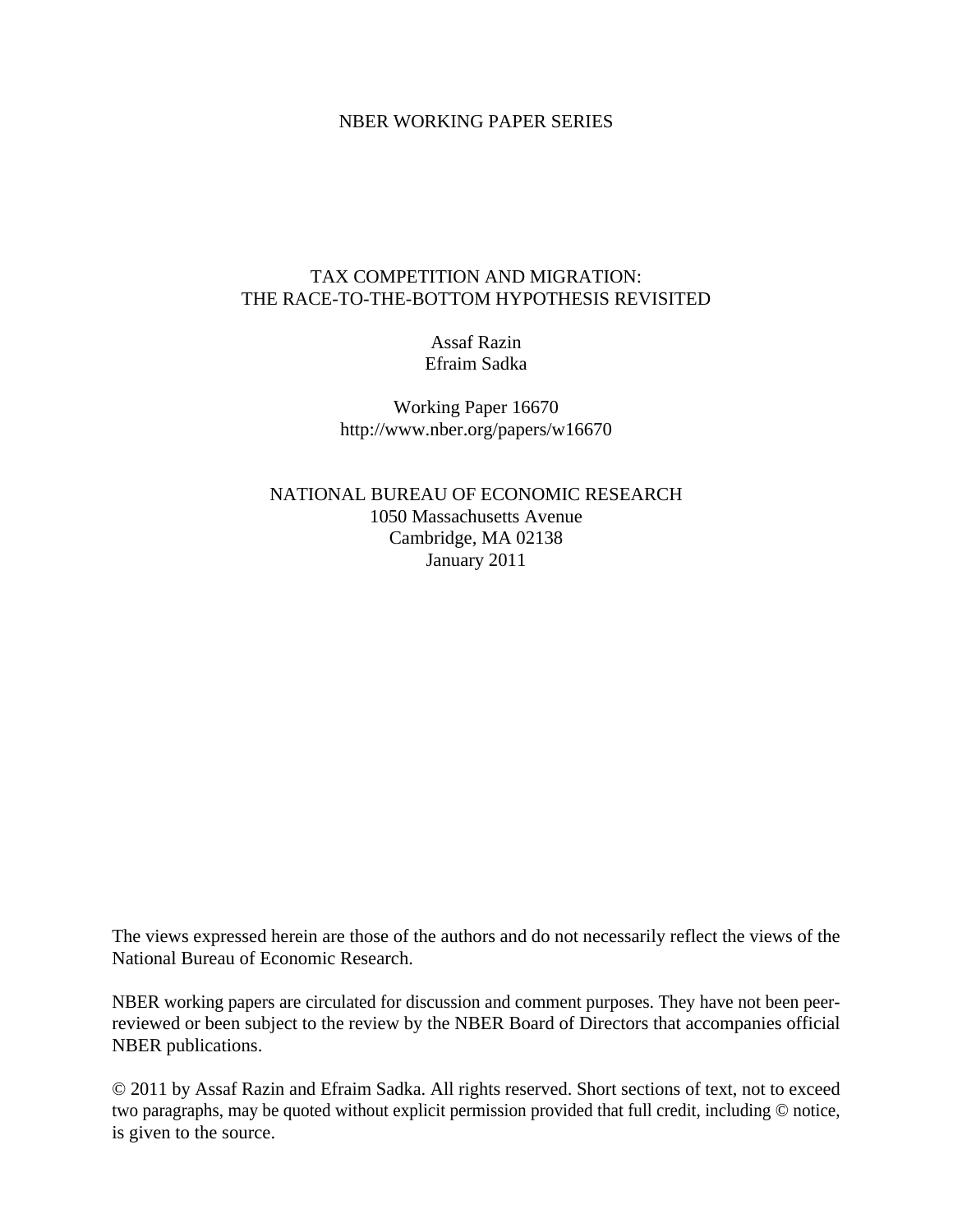Tax Competition and Migration: The Race-to-the-Bottom Hypothesis Revisited Assaf Razin and Efraim Sadka NBER Working Paper No. 16670 January 2011. 'Tgxkugf ''Qevqdgt ''4233 JEL No. F2,H2

#### **ABSTRACT**

Oates reminds us that tax competition among localities in the presence of capital mobility, may lead to inefficiently low tax rates (and benefits). In contrast, the Tiebout paradigm suggests that tax competition yields an efficient outcome, so that there are no gains from tax coordination. This paper demonstrates that when a group of host countries faces an upward supply of migrants, labor and capital income tax rate under competition are higher than under tax coordination, due to a fiscal externality.

Assaf Razin Department of Economics Cornell University Uris 422 Ithaca, NY 14853 and Cornell University and also NBER ar256@cornell.edu

Efraim Sadka Tel Aviv University Eitan Berglas School of Economics P.O.B. 39040 Ramat Aviv, Tel Aviv, 69978, ISRAEL sadka@post.tau.ac.il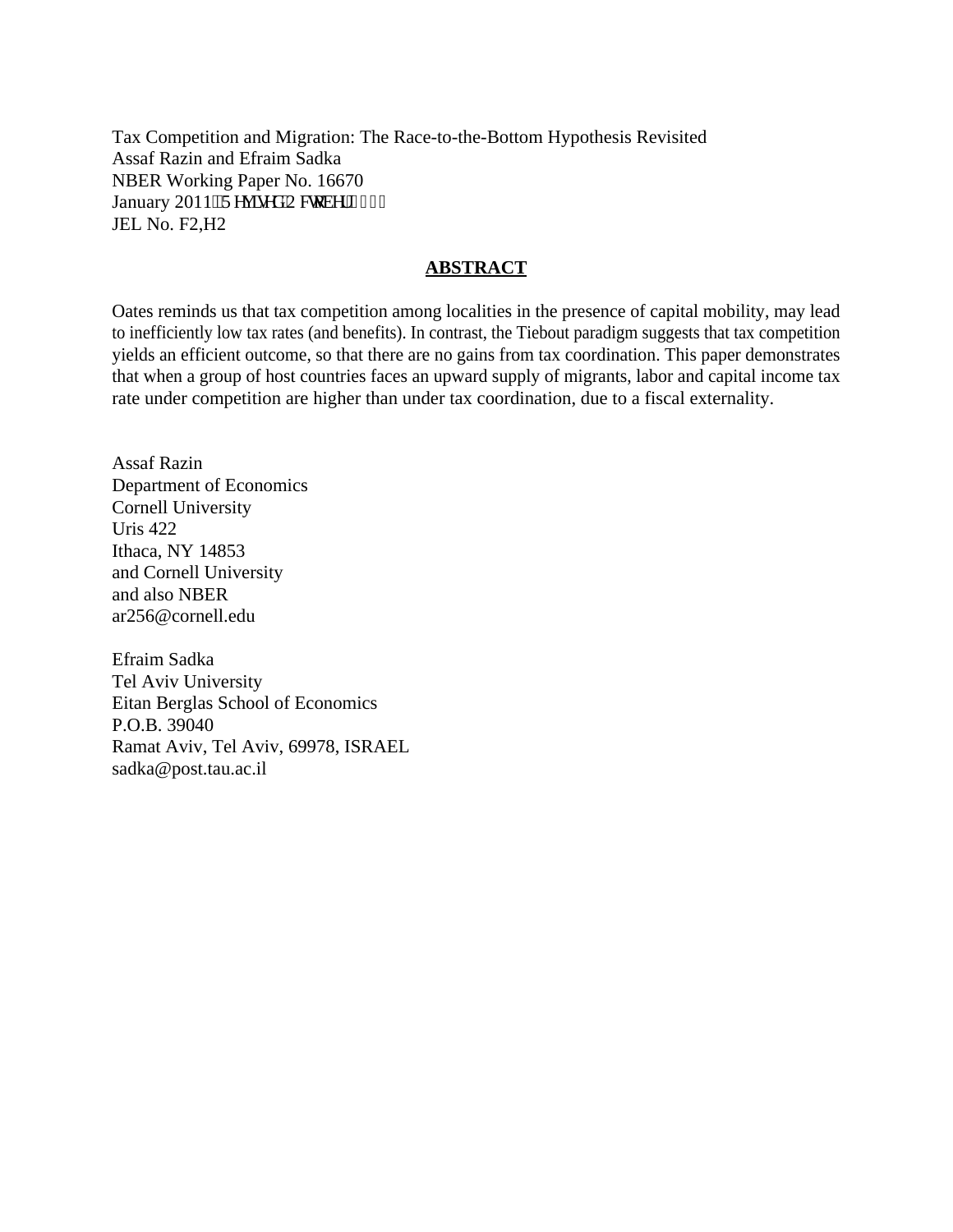# TAX COMPETITION AND MIGRATION: THE RACE-TO-THE-BOTTOM HYPOTHESIS REVISITED

Assaf Razin<sup>†</sup>and Efraim Sadka<sup>‡</sup>

#### Abstract

Oates reminds us that tax competition among localities in the presence of capital mobility, may lead to inefficiently low tax rates (and benefits). In contrast, the Tiebout paradigm suggests that tax competition yields an efficient outcome, so that there are no gains from tax coordination. This paper demonstrates that when a group of host countries faces an upward supply of migrants, labor and capital income tax rate under competition are higher than under tax coordination, due to a fiscal externality.

JEL Classification: F2, H2

Keywords: Tax Competition, Tax Coordination, Fiscal Externality

#### 1 Introduction

In this paper we re-examine the race-to-the-bottom hypothesis when several host countries compete for an upward slopping supply of immigrants from the rest of the world. We also revisits the Tiebout paradigm which suggests that the tax competition yields efficient outcomes.

We assume that there is a large enough number of competing host countries, to allow us to treat each host country as a "perfect competitor". The rest of the world serves as a reservoir of migrants for the host countries. That is, the rest of the world provides exogenously given, upward sloping, supply curves of unskilled and skilled immigrants to the host countries.

Competent research assistance by Ori Katz is gratefully acknowledged

<sup>&</sup>lt;sup>†</sup>Tel Aviv University and Cornell University. Email address: razin@post.tau.ac.il <sup>‡</sup>Tel Aviv University. Email address: sadka@post.tau.ac.il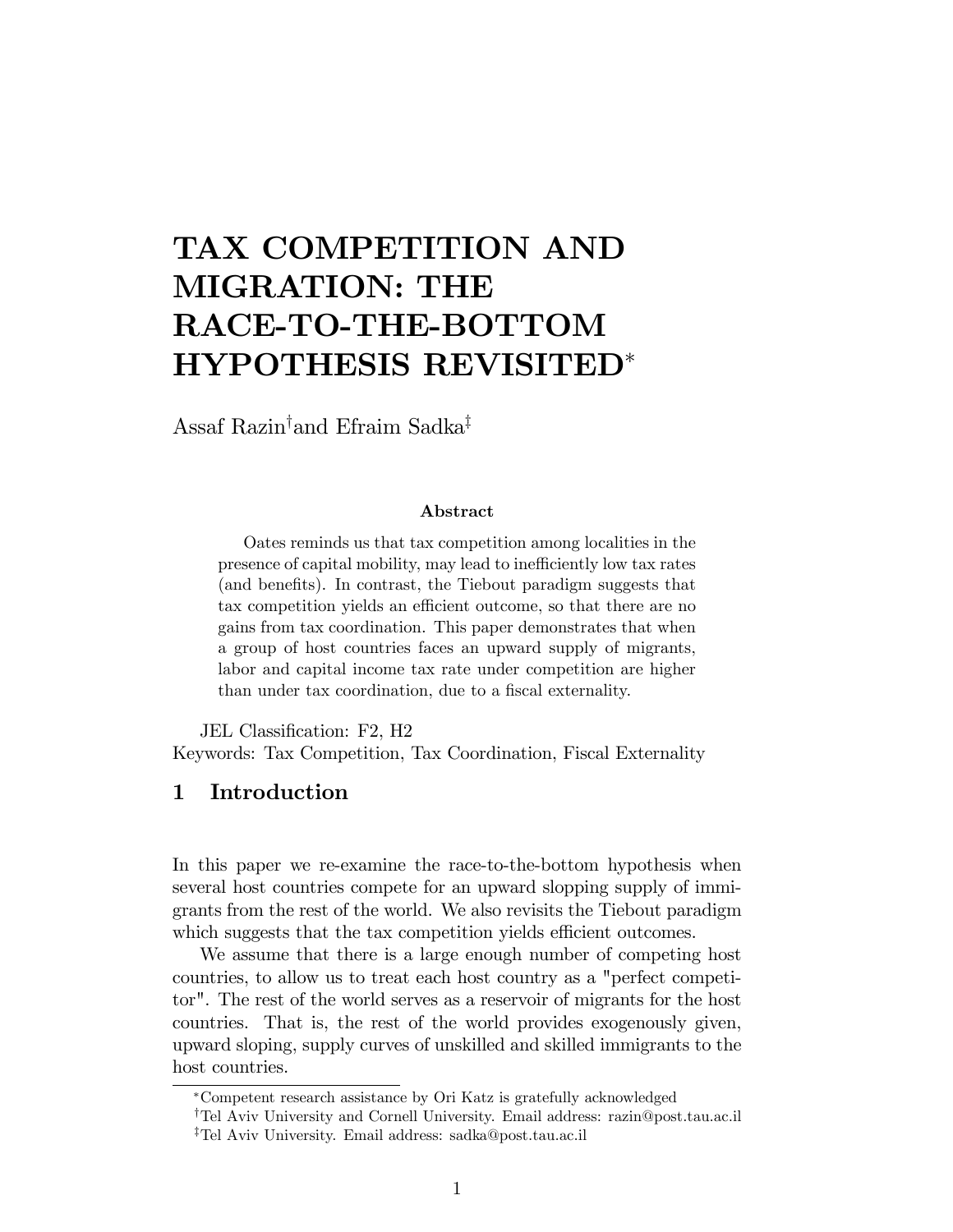We address the issue whether tax competition among host countries is inefficient, relative to tax coordination, in the presence of migration. Referring to tax competition among localities in the presence of capital mobility, Oates (1972, p. 143) argues that competition may lead to inefficiently low tax rates (and benefits):

"The result of tax competition may well be a tendency toward less than efficient levels of output of local services. In an attempt to keep taxes low to attract business investment, local officials may hold spending below those levels for which marginal benefits equal marginal costs, particularly for those programs that do not offer direct benefits to local business."

Considering international capital mobility, tax-competition among countries, may lead to inefficiently low tax rates and welfare-state benefits because of three mutually reinforcing factors. First, in order to attract mobile factors or prevent their flight, tax rates on them are reduced. Second, the flight of mobile factors from relatively high tax to relatively low tax countries shrinks the tax base in the relatively high tax country. Third, the flight of the mobile factors from relatively high tax to relatively low tax is presumed to reduce the remuneration of the immobile factors, and, consequently, their contribution to the tax revenue. These reinforcing factors reduce tax revenues and, consequently, the generosity of the welfare state.

Our model is somewhat similar to Tiebout's (1956) framework of competition among localities. Tiebout's model features many "utilitytaking" localities, analogous to the perfect competition setup of many "price-taking" agents. Naturally, Tiebout competition yields an efficient outcome.<sup>1</sup> The Tiebout paradigm considers the allocation of a given population among competing localities. Our model of international taxtransfer and migration competition among host countries deviates from the Tiebout paradigm in that the total population in the host countries and its skill distribution are endogenously determined through migration of various skills. As a result, competition needs not be efficient. We therefore study also the policies that ensue through coordination among the host countries and compare them to the competition policies.

Typically, models of tax competition among host countries consider a given system of collective decision making. For instance, many models assume that policy is determined by maximizing some social welfare

<sup>&</sup>lt;sup>1</sup>See Wilson (1999), and Bovenberg et al  $(2003)$ , for a comprehensive surveys of theories on tax competion. Razin and Sadka (1991) who consider tax competition among "price taking" small countries, in the presence of capital mobility, show that there are no gains from tax coordination. Mendoza and Tesar (2005), and Sorensen (2001), calibrate tax competition general equilibrium models to Europe.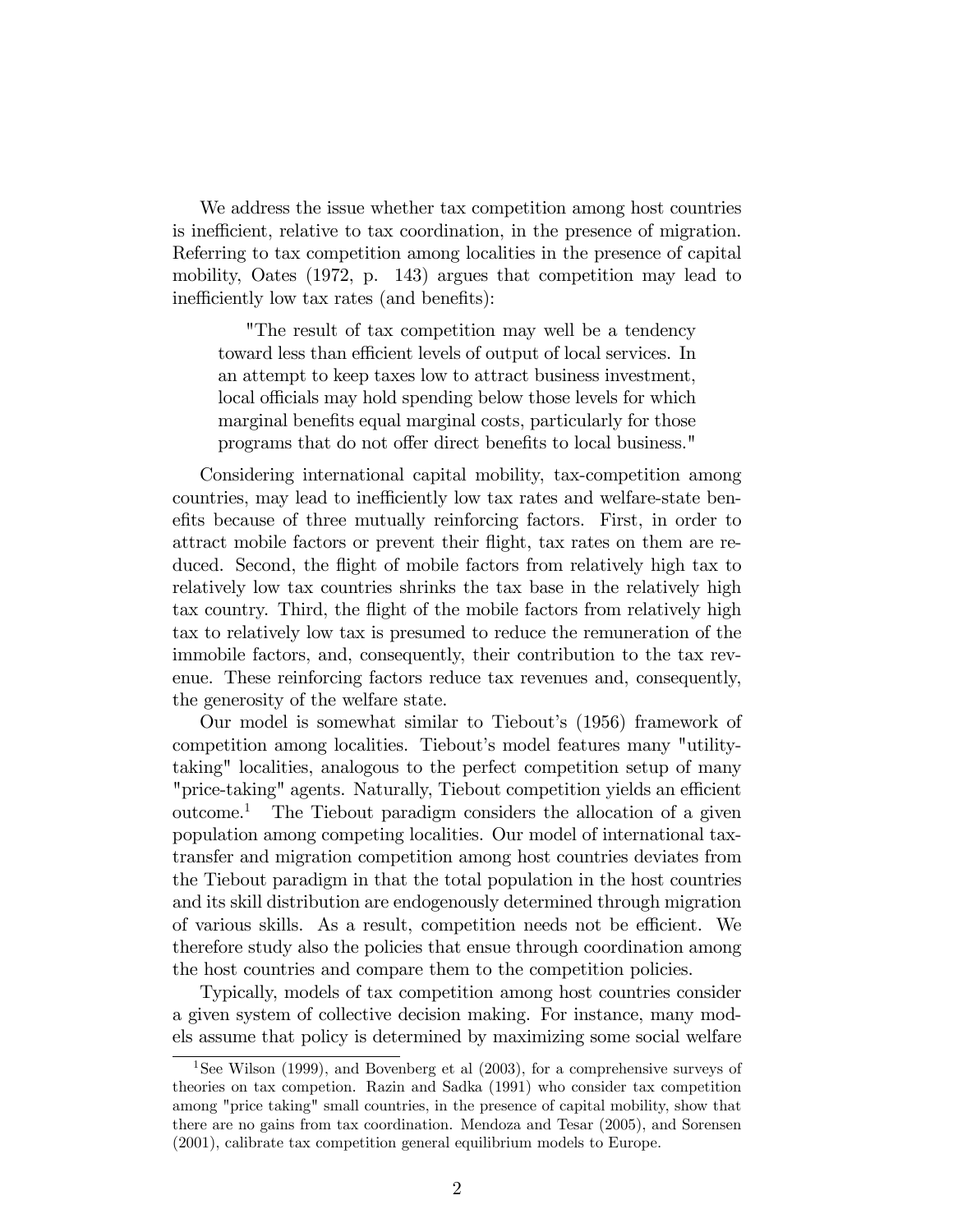function. Another possibility is decision by majority voting . In this paper, we adopt the second approach. Broader analysis of the interactions between the welfare state Öscal stance and migration is in Razin, Sadka and Suwankiri (2011).

The organization of the paper is as follows. Section 2 reviews evidence on the fiscal burden of migration. Section 3 develops a parsimonious model of tax-migration competition. Section 4 extends the model to allow tax coordination. Section 5 compares (via numerical simulations) the set of policies that ensue under competition and under coordination. Section 6 concludes.

### 2 Evidence on the Fiscal Burden of Migration

To motivate, it is worthwhile to review some evidence on the fiscal aspects of migration and on native born attitudes toward immigration, before we develop the tax competition model.

In 1997 the U.S. National Research Council sponsored a study on the overall fiscal impact of immigration into the U.S.; see Smith and Edmonston (1997). The study looks comprehensibly at all layers of government (federal, state, and local), all programs (benefits), and all types of taxes. For each cohort, defined by age of arrival to the U.S., the benefits (cash or in kind) received by migrants over their own lifetimes and the lifetimes of their first-generation descendents were projected. These benefits include Medicare, Medicaid, Supplementary Security Income (SSI), Aid for Families with Dependent Children (AFDC), food stamps, Old Age, Survivors, and Disability Insurance (OASDI), etc. Similarly, taxes paid directly by migrants and the incidence on migrants of other taxes (such as corporate taxes) were also projected for the lifetimes of the migrants and their first-generation descendents. Accordingly, the net fiscal burden was projected and discounted to the present. In this way, the net fiscal burden for each age cohort of migrants was calculated in present value terms. Within each age cohort, these calculations were disaggregated according to three educational levels: Less than high school education, high school education, and more than high school education.

Indeed the findings suggest that migrants with less than high school education are typically a net Öscal burden that can reach as high as approximately US-\$100,000 in present value, when the immigrants' age on arrival is between  $20-30$  years. See also the related analysis of Auerbach and Oreopoulos (1999).

Following the recent enlargement of the European Union to 27 countries, only three members of the EU-15 (the UK, Sweden and Ireland) allowed free access for residents of the accession countries to their na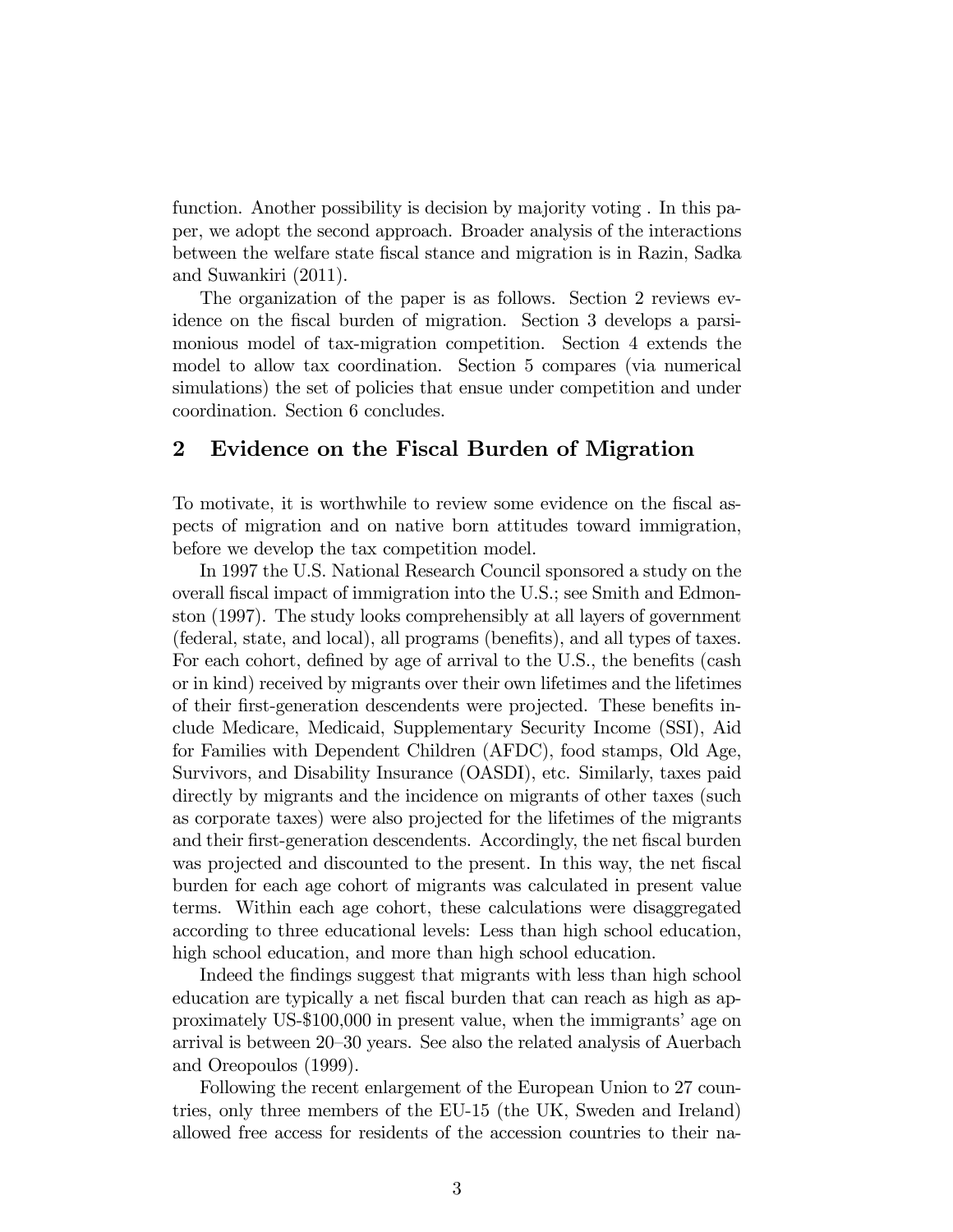tional labor markets, in the year of the Örst enlargement, 2004. The other members of the EU-15 took advantage of the clause that allows for restricted labor markets for a transitional period of up to seven years. Focusing on the UK and the A8 countries, Dustmann at al (2009) bring evidence of no welfare migration. The average age of the A8 migrants during the period 2004-2008 is 25.8 years, considerably lower than the native U.K. average age (38.7 years). The A8 migrants are also better educated than the native-born. For instance, the percentage of those The A8 countries are the Örst eight accession countries (Czech Republic, Estonia, Hungary, Latvia, Lithuania, Slovenia and Poland.) More accurately, the said period extends from the second quarter of 2004 through the first quarter of 2009 that left full-time education at the age of 21 years or later is 35.5 among the A8 migrants, compared to only 17.1 among the U.K. natives. Another indication that the migration is not predominantly driven by welfare motives is the higher employment rate of the A8 migrants (83.1%) relative to the U.K. natives (78.9%). Furthermore, for the same period, the contribution of the A8 migrants to government revenues far exceeded the government expenditures attributed to them. A recent study by Barbone et al (2009), based on the 2006 European Union Survey of Income and Living conditions, finds that migrants from the accession countries constitute only 1-2 percent of the total population in the pre-enlargement EU countries (excluding Germany and Luxemburg); by comparison, about 6 percent of the population in the latter EU countries were born outside the enlarged EU. The small share of migrants from the accession countries is, of course, not surprising in view of the restrictions imposed on migration from the accession countries to the EU-15 before the enlargement and during the transition period after the enlargement.

The study shows also that there is, as expected, a positive correlation between the net current taxes (that is, taxes paid less benefits received) of migrants from all source countries and their education level. Hainmeueller and Hiscox (2010), using survey data in the US, find two critical economic concerns that appear to generate anti-immigrant sentiments among voters: concerns about labor-market competition, and concerns about the Öscal burden on public services. Not unexpectedly, employing opinion surveys, Hanson et al (2007) bring evidence that in the United States native residents of states which provide generous benefits- to migrants also prefer to reduce the number of migrants. Furthermore, the opposition is stronger among higher income groups. Similarly, Hanson et al  $(2009)$ , again employing opinion surveys, find for the United States that native-born residents of states with a high share of unskilled migrants, among the migrants population, prefer to restrict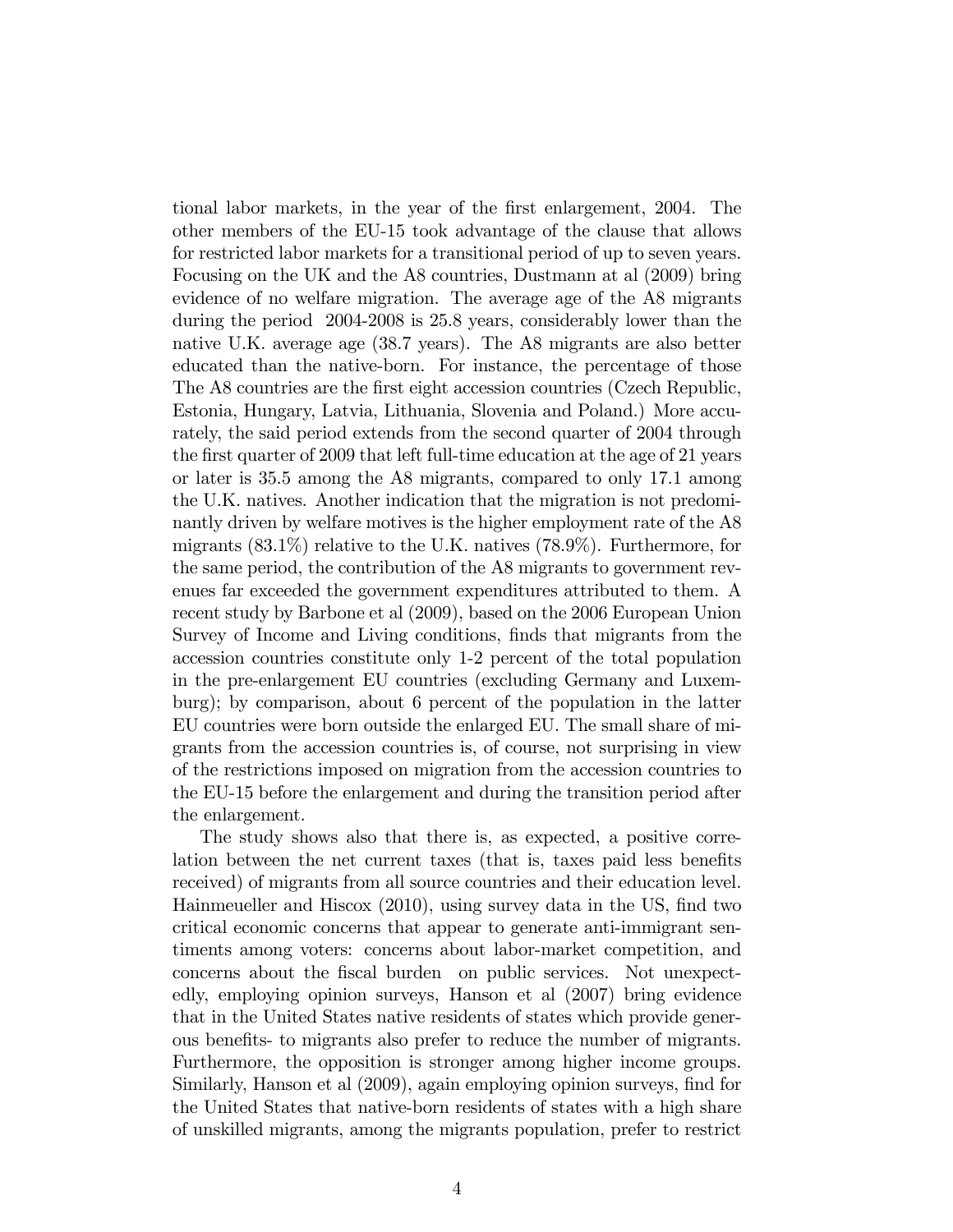in migration; whereas native-born residents of states with a high share of skilled migrants among the migrant population are less likely to favor restricting migration6. Indeed, developed economies do attempt to sort out immigrants by skills (see, for instance, Bhagwati and Gordon (2009)). Australia and Canada employ a point system based on selected immigrants' characteristics. The U.S. employs explicit preference for professional, technical and kindred immigrants under the so-called third-preference quota. Jasso and Rosenzweig (2009) find that both the Australian and American selection mechanisms are effective in sorting out the skilled migrants, and produce essentially similar outcomes despite of their different legal characteristics.<sup>2</sup>

### 3 Analytical Framework

Consider n identical host countries engaged in competition over migrants, skilled and unskilled , from the rest of the world. The model incorporates two channels through which native households are effected by migration: the wage channel and the Öscal channel. The former relates to the fact that skilled (unskilled) individuals favour unskilled (skilled) migration since it boosts their wage. The latter relates to the fact that all migrants contribute to the financing of the public good through a proportional income tax (on both labor and capital).<sup>3</sup>

## 3.1 Representative Host Country

A representative host country produces a single good by employing two labor inputs, skilled and unskilled, and capital according to a Cobb-Douglas production function,

$$
Y = AK^{\beta}L_s^{(1\Box\beta)\alpha}L_u^{(1\Box\beta)(1\Box\alpha)}, \ 0 < \alpha < 1, 0 < \beta < 1,
$$
 (1)

where,  $Y$  is GDP,  $A$  denotes a Hicks-neutral productivity parameter, and  $L_i$  denotes the input of labor of skill level i, where  $i = s, u$  for skilled and unskilled, respectively, K denotes the input of capital,  $\beta$  denotes the share of capital, and  $\alpha$  denotes the share of skilled labor in the total share,  $1 \square \beta$ , of labor.

<sup>&</sup>lt;sup>2</sup>See also Boeri, Hanson, and McCormick (2002); See also Mayda (2006)

<sup>&</sup>lt;sup>3</sup>There exists a body of literature which emphasizes the importance of both channels. The wage channel is analayzed in, for instance, Ortega (2005) and olso partly in Kemnitz (2002). Ortega goes even further than this paper and allows migrants to become part of the electorate in the period after migration has taken place.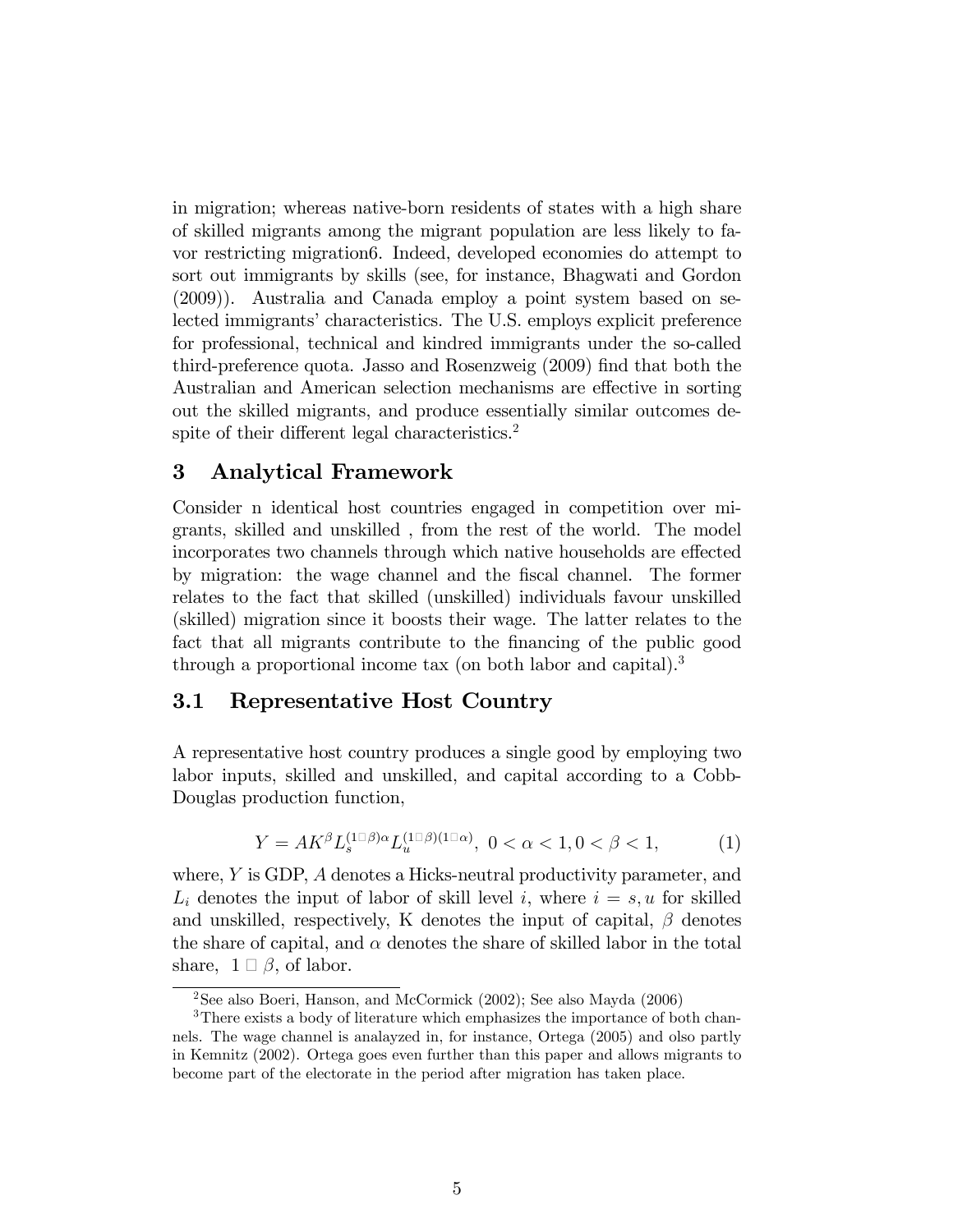The competitive wages of skilled and unskilled labor are, respectively,

$$
w_s = (1 \sqcup \beta)\alpha Y / L_s
$$
  
\n
$$
w_u = (1 \sqcup \beta) (1 \sqcup \alpha) Y / L_u.
$$
\n(2)

Note that the abundance of skilled labor raises the wage of the unskilled, whereas abundance of unskilled labor raises the wage of the skilled.

Aggregate labor supply, for skilled and unskilled workers, respectively, is given by:

$$
L_s = (S + m_s) l_s
$$
  
\n
$$
L_u = (1 \square S + m_u) l_u.
$$
\n(3)

There is a continuum of workers, where the number of native-born is normalized to 1;  $S$  denotes the share of native born skilled in the total native-born labor supply;  $m_s$  denotes the number of skilled migrants;  $m_u$  denotes the total number of unskilled migrants; and  $l_i$  is the labor supply of an individual with skill level  $i \in \{s, u\}$ 

Total population (native born and migrants) is as follows

$$
N = 1 + m_u + m_s. \tag{4}
$$

The rental price of capital is given by the marginal productivity condition:

$$
r = \beta Y/K \tag{5}
$$

(we assume for simplicity that capital does not depreciate). A skilled individual holds a stock of capital,  $\bar{K}_s$ , which is larger than the stock of capital,  $\bar{K}_u$ , which is held by an unskilled individual; that is  $\bar{K}_s > \bar{K}_u$ , so that the skilled is unambiguously richer than the unskilled. An individual can rent her capital either at home or at the other host countries. Thus, the total stock of capital owned by residents,  $S\bar{K}_s + (1 \square S)\bar{K}_u$ (assuming that migrants own no capital), does not have to equal K, the total inputs of capital. Capital taxation, if any, is levied according to the source principle, according to which each country taxes only the capital employed in that country<sup>4</sup>. Denote the net-of-tax rental price of capital

<sup>&</sup>lt;sup>4</sup>We do not consider residence-based taxation of capital, according to which each country taxes its residents on all the capital they own, irrespective of its location. In this case the capital tax policy does not change the capital tax base. Thus, tax competition over mobile capital does not affect tax policy. We therefore do not consider residence-based taxation. Also, residence-based taxation is not readily enforceable.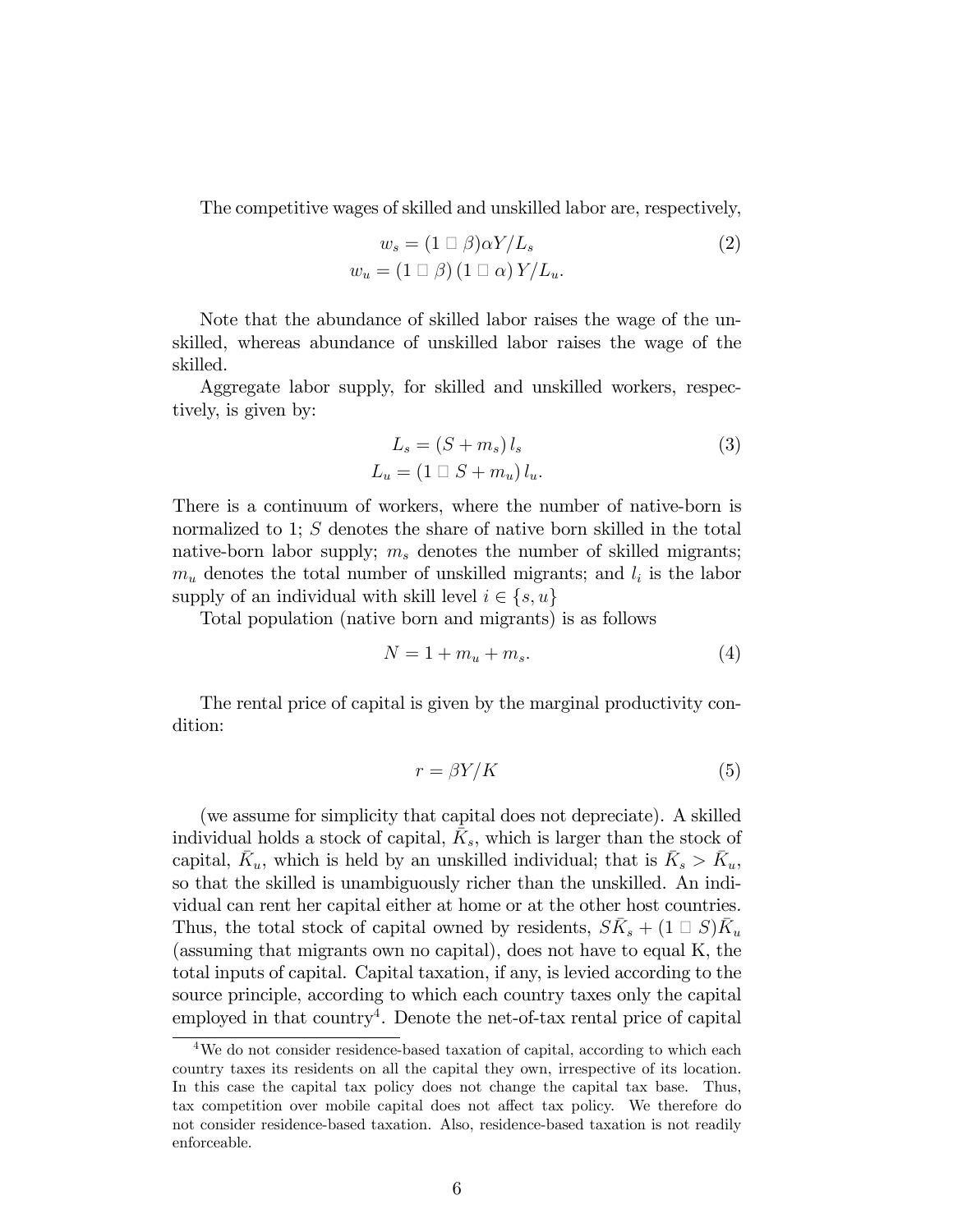in all other host countries by  $\bar{r}$ . Then, the residents of the representative host country must enjoy the same net-of-tax rental price at home, that is:

$$
(1 \sqcup \tau_K)r = \bar{r} \tag{6}
$$

where  $\tau_K$  is the tax rate on capital employed by our representative host country.

We specify a simple welfare-state system in which there is a dual tax system: a tax at the rate  $\tau_L$  on labor income and a tax at the rate  $\tau_K$  on capital income. We allow for different rates of taxation of labor and capital in order to examine the effects of migration and capital mobility separately on capital and labor taxation. The revenues from all taxes are redistributed equally to all residents (native born and migrants alike) as a demogrant,  $b$ , per capita. The demogrant may capture not only a cash transfer but also outlays on public services such as education, health, and other provisions, that benefit all workers, regardless of their contribution to the finances of the system. Thus, b is not necessarily a perfect substitute to private consumption.

The government budget constraint is given by:

$$
b = \frac{\tau_K rK + \tau_L (w_s L_s + w_u L_u)}{N}.
$$
 (7)

Note that we assume that migrants are fully entitled to the welfare state system. That is, they pay the tax rate  $\tau_L$  on their labor income (they own no capital) and receive the benefit b. The two types of individuals share the same utility function,

$$
u = c \Box \frac{\varepsilon}{1 + \varepsilon} l^{\frac{1 + \varepsilon}{\varepsilon}} + \ln(b), \tag{8}
$$

where c denotes consumption and  $\varepsilon > 0$ , in the labor supply elasticity. Recall that we interpret b not just as a pure cash transfer, but rather as some public service that creates a utility of  $ln(b)^5$ .

The budget constraint of an individual with skill level  $i$  is

$$
c_i = (1 \sqcup \tau_L) l_i w_i + (1 + \bar{r}) \bar{K}_i, i \in \{s, u\}
$$
 (9)

 $5$ This interpretation of b and the specification of the utility derived from it ensure that everyone, including the rich, opts for some positive level of b and is willing to support some taxation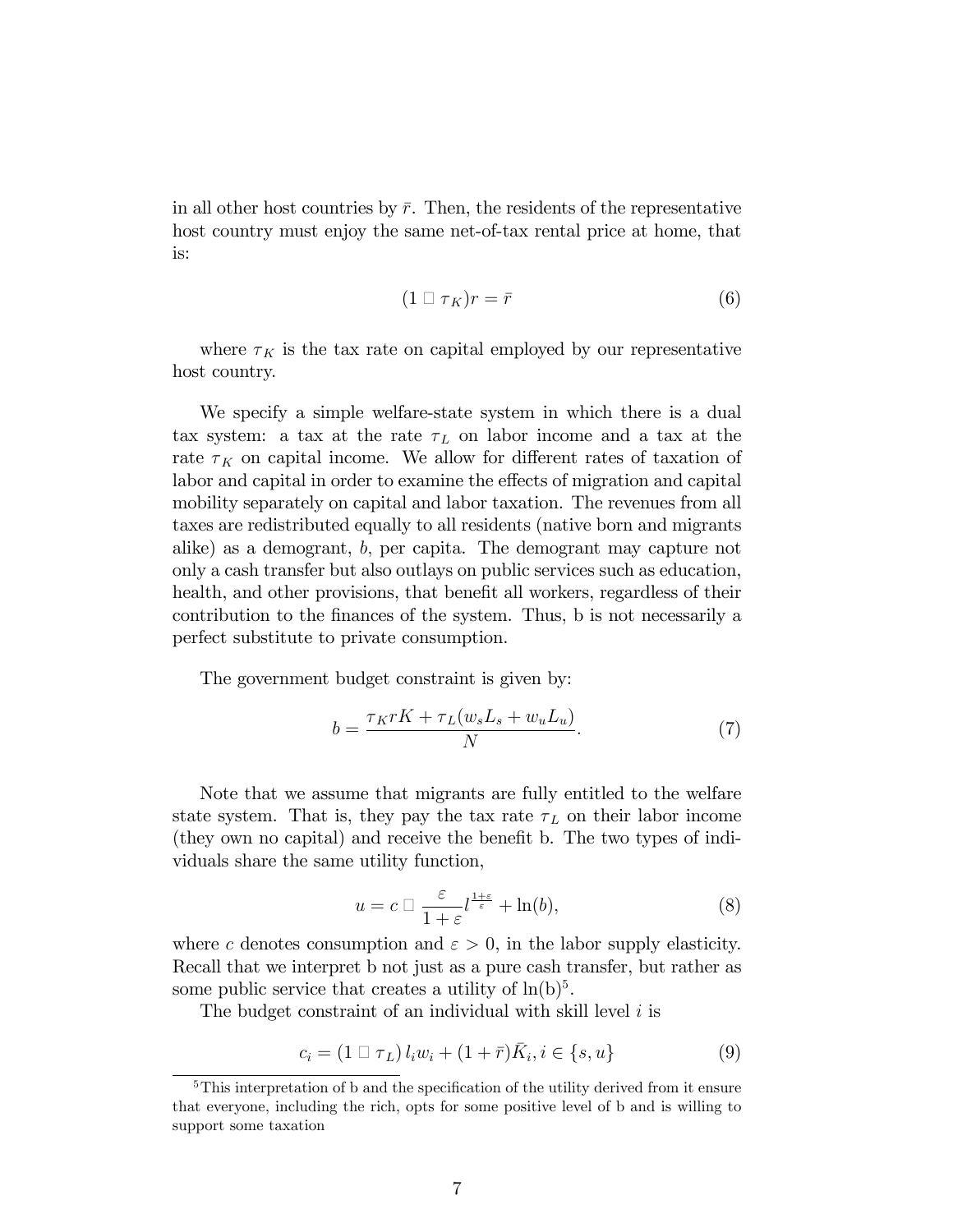Note that an individual earns a net-of-tax rental price of  $\bar{r}$  on all the stock of capital she owns, no matter in which country it is employed.

Individual utility-maximization yields the following labor supply equation

$$
l_i = ((1 \square \tau_L) w_i)^{\varepsilon}, i \in \{s, u\}
$$
\n
$$
(10)
$$

The indirect utility function of an individual of skill level  $i \in \{s, u\}$ is given by

$$
V_i(\tau, b) = \ln(b) + \frac{1}{1+\varepsilon} ((1 \square \tau) w_i)^{1+\varepsilon} + (1+\bar{r}) \bar{K}_i, i \in \{s, u\}. \tag{11}
$$

We also assume that

 $\ddot{\phantom{0}}$ 

$$
\frac{\alpha(1 \square S + m_u)}{(1 \square \alpha)(S + m_s)} > 1,\tag{12}
$$

which ensures that the wage of the skilled always exceeds the wage of the unskilled  $(w_s > w_u)$ .

## 3.2 Supply of Migrants

We assume that there is free migration according to an exogenously given upward supply of migrants of each skill type from the rest of the world to all host countries<sup>6</sup>. Specifically, the number of migrants of each skill type that wish to emigrate to the host countries rises with the level of utility (well-being) that they will enjoy in the host countries. A possible interpretation for this upward supply is as follows. For each skill type there is a heterogeneity of some migration cost (due to some individual characteristics such as age, family size, portability of pensions, etc.). This cost generates a heterogeneity of reservation utilities, giving rise to an upward sloping supply of migrants. We denote the supply function of skill  $i \in \{s, u\}$  by

$$
N_i = f_i(V_i),\tag{13}
$$

where  $N_i$  is the number of migrants of skill type i and  $V_i$  is the level of utility enjoyed in the host counties,  $i \in \{s, u\}.$ 

<sup>&</sup>lt;sup>6</sup>In Razin and Sadka (2010) we consider a host-source country contest and endogenise the supply of migrants to a single host country, abstracting from competition among many host countries over the same pool of migrants. Here we consider an exogenous supply of immigrants, as we focus on competition among many host countries.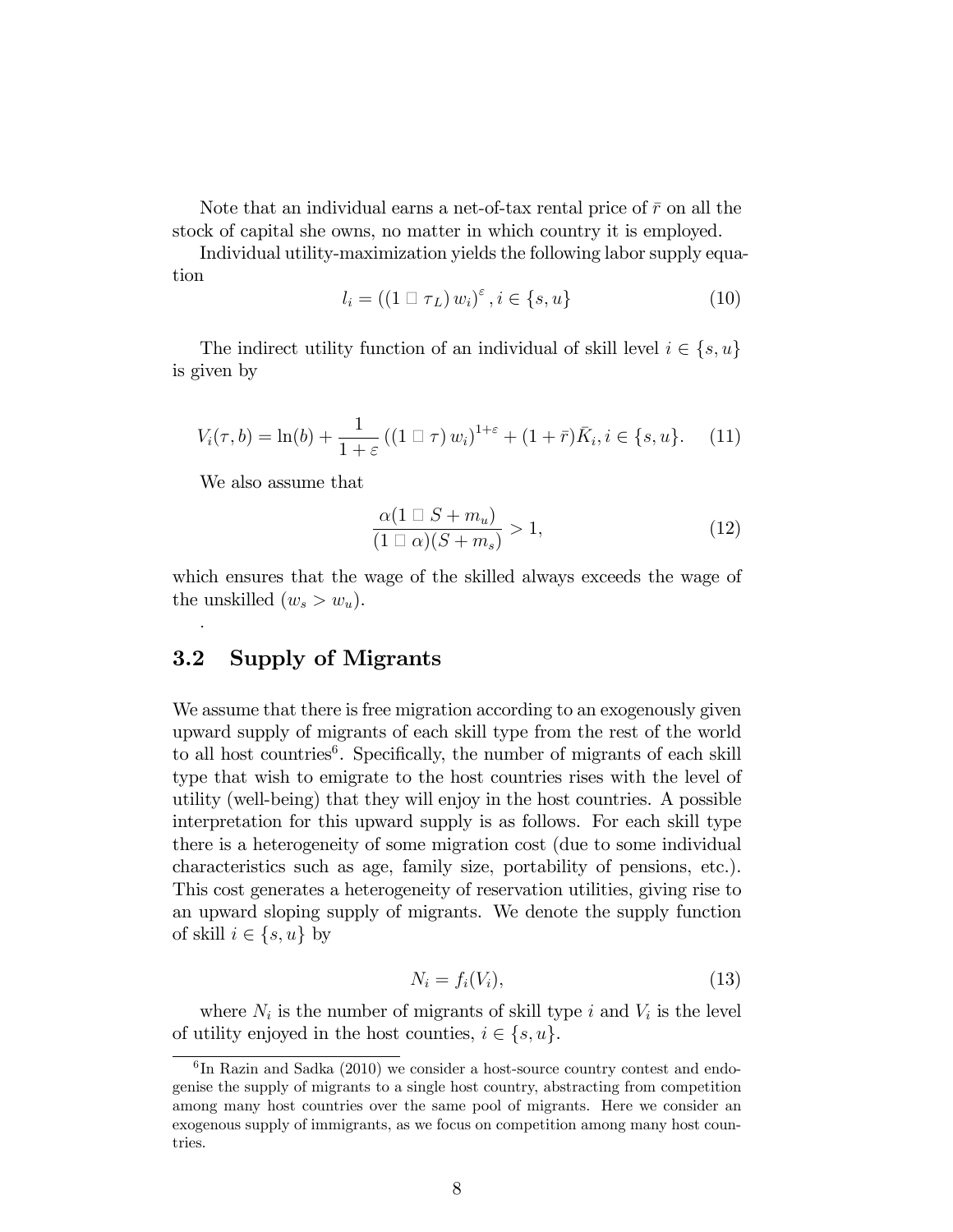We assume that would-be migrants are indifferent with respect to the identity of the would-be host country. All they care about is the level of utility they will enjoy. Therefore, in equilibrium, the utility enjoyed by migrants of each skill type is the same in all host countries. Denote this equilibrium cutoff utility level by  $\bar{V}_i, i \in \{s, u\}.$ 

Being small enough, each host country takes these cutoff utility levels as given for her. That is, each host country behaves as a "utility - taker", in analogy to the "price taking" behavior of each agent in perfectly competitive market.

#### 3.3 Fiscal Policy Choice

A representative host country determines its fiscal policy by majority voting among the native born. For concreteness, we describe in details the case where the native-born skilled form the majority, that is  $S > 0.5$ (the other case is specified similarly). Thus, the fiscal policy variables,  $\tau_L, \tau_K$  and b, are chosen so as to maximize the indirect utility of the skilled (given in equation (11)), subject to the government budget constraint (given in equation (7)), and to the free migration constraints:

$$
V_s(\tau_L, \tau_K, b) \sqcup (1 + \bar{r})\bar{K}_s = \bar{V}_s,
$$
\n(14)

and

$$
V_u(\tau_L, \tau_K, b) \sqcup (1 + \bar{r})\bar{K}_u = \bar{V}_u,
$$
\n(15)

assuming that the migrants have the same preferences as the nativeborn, and recalling that migrants own no capital.

In determining their policy, the government takes also into account that  $w_i, l_i, L_i, r, K, N, Y, m_s$  and  $m_u$  are determined in equilibrium by equations  $(1)-(6)$ , and  $(10)$ .

Note that in setting the optimal fiscal policy, a representative host country takes the migrants cutoff utility levels,  $\overline{V}_s$  and  $\overline{V}_u$ , as given, and also takes the net of tax return to capital,  $\bar{r}$ , as given. Denote by an asterisk (\*) the levels of the economic variables that ensue with optimal fiscal policy.

## 3.4 Symmetric Tax - Competition Equilibrium

Each one of the n identical host countries admits  $m_s^*$  skilled migrants and  $m_u^*$  unskilled migrants. Thus, the aggregate demand for skilled and unskilled migrants is  $nm_s^*$  and  $nm_u^*$ . Therefore, the cutoff utilities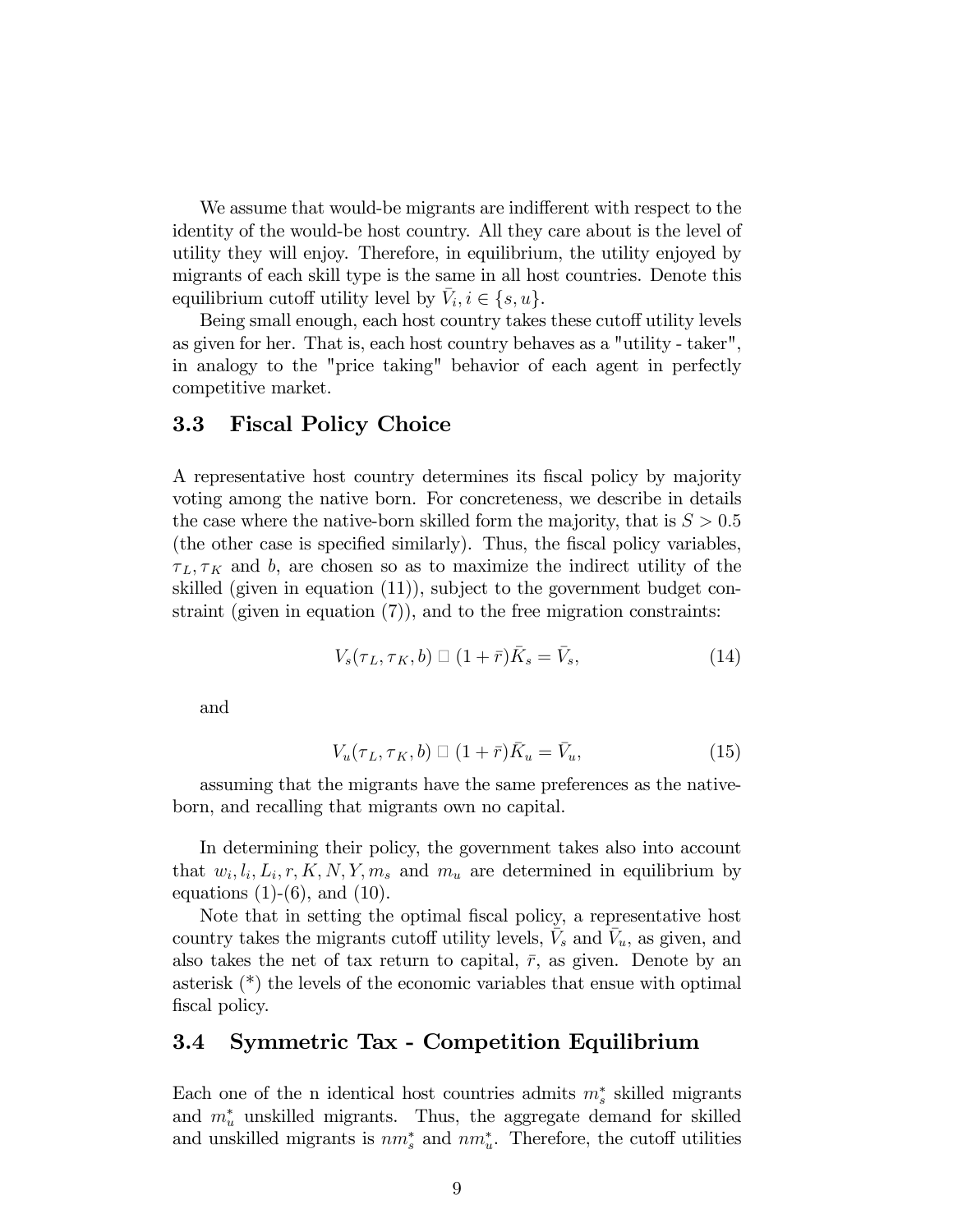enjoyed by migrants,  $\bar{V}_s$  and  $\bar{V}_u$ , are determined in a symmetric Nashequilibrium, so as to equate supply and demand: $^7$ 

$$
nm_s^* = f_s(\bar{V}_s),\tag{16}
$$

and

$$
nm_u^* = f_u(\bar{V}_u),\tag{17}
$$

Also, the world wide net-of-tax rental price of capital,  $\bar{r}$ , is determined so as to equate world demand for capital,  $nK^*$ , to world supply,  $n(S\bar{K}_s + (1 \square S)\bar{K}_u)$ , that is:

$$
K^* = S\bar{K}_s + (1 \square S)\bar{K}_u.
$$
\n(18)

### 4 Fiscal Coordination

So far we assumed that the host countries compete with each other with respect to the volume and the skill-composition of migrants, and for capital. Presumably, an unskilled median voter opts to admit skilled migrants, for two reasons: First, such migrants are net contributors to the finances of the welfare state, that is the tax that each one pays (namely,  $\tau_L w_s l_s$ ) exceeds the benefit she receives (namely, b). Second, skilled migrants raise the wage of the unskilled. On the other hand, a skilled median voter may opt for both types of migrants. Unskilled migration raises the wage of the skilled but imposes a fiscal burden on the welfare state. Skilled migration lowers the wage of the skilled but contributes positively to the Önances of the welfare state. Thus, the volume and skill-composition of migration to each one of the n identical host countries are determined in a general, uncoordinated competitive equilibrium.

An alternative, albeit difficult to sustain, is for the host countries to coordinate their Öscal policy so as to maximize the utility of their decisive median voter<sup>8</sup>. Naturally, this coordination comes at the expense of the

<sup>7</sup>Because of the constant returns-to-scale assumption, one may think that there is no unique determination of the size of internatinal floes (of labor and capital). But the upward aggregate supply of migrants and the Öxed aggregate stock of capital insure uniqueness in equilibrium (like the case of many firms with constan-returnsto-scale technologies in industry equilibrium).

<sup>8</sup>This coordination is among the host countries only, unlike some other coordination arrangements (such as under the auspices of the WTO) that refer to both exports and imports of goods and services. The coordination discussed here may be relevant to unions of countries with independent tax policies such as the EU which can coordinate a uniform migration and tax policy towards the rest of the world (as the U.S.A does).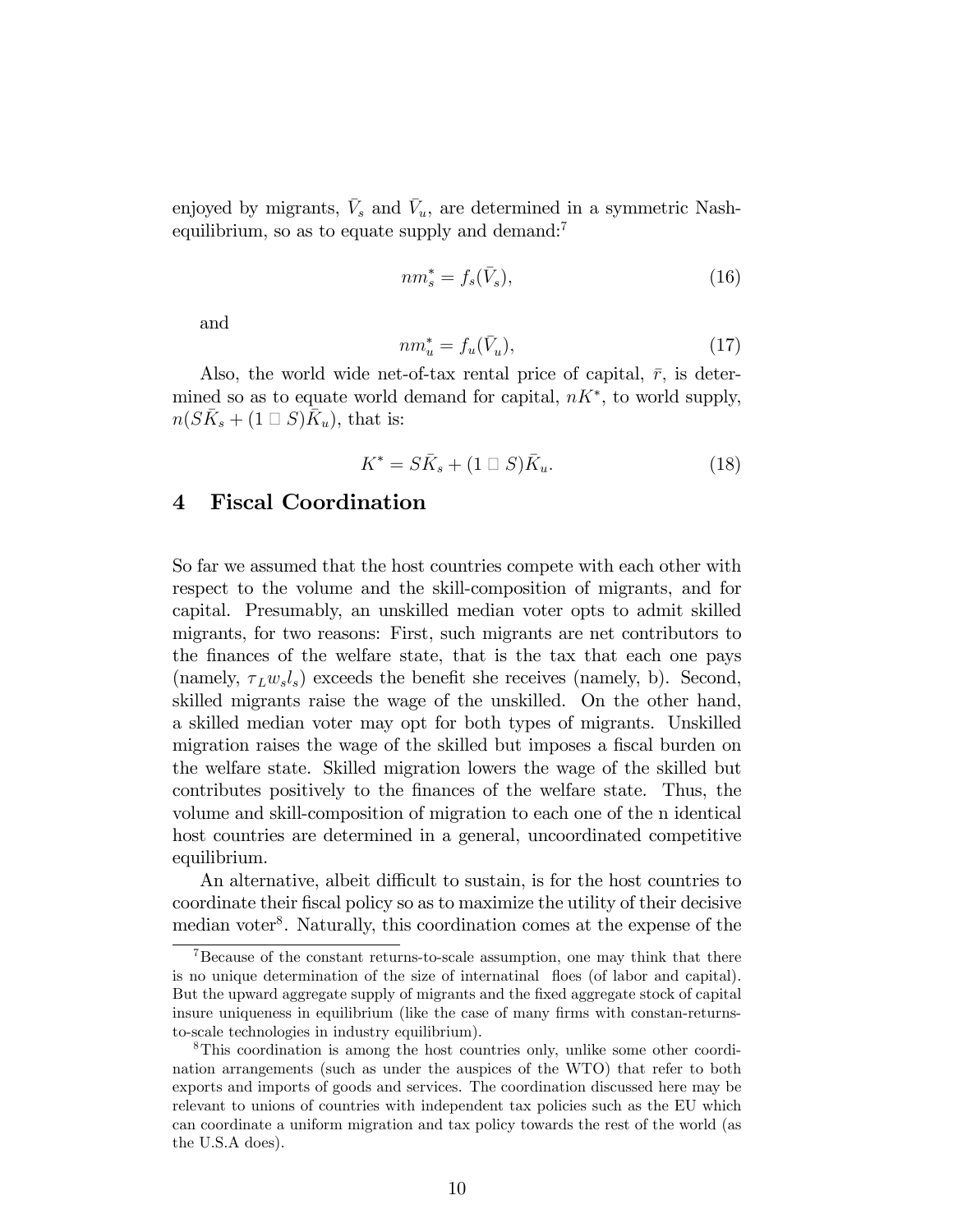migrants.

In a coordinated-policy regime the cutoff utilities,  $\bar{V}_s$  and  $\bar{V}_u$ , are also controlled by the host countries, taking into account that migration takes place according to the migration equations (14) and (15). They set also the common (by symmetry) tax rate on capital, and consequently  $\bar{r}$ , taking into account the capital resource constraint (18).

## 5 Competition vs. Coordination: Is there a Race

#### to the Bottom

Evidently, coordination can only improve the well-being of the skilled which is in power (recall that we consider for concreteness the case  $S >$ 0.5) compared to its well-being under competition.

In this section we compare also the tax policies that arouse under competition and under coordination. Specifically, we ask whether competition can lead to "a race to the bottom" in the sense that it yields lower tax rates and welfare-state benefits, relative to the coordination regime. We carry this comparison via numerical simulations. In the appendix we attempt to provide a rough sketch of how an analytic analysis may proceed.

Figure 1 depicts the results of numerical simulations. In panel (a) we plots the labor and capital tax rates in the coordination and competition regimes on the vertical axis and the host country productivity on the horizontal axis.

[Insert Ögure 1 here]

Parameters:  $\alpha = 0.7; \beta = 0.33; \epsilon = 0.1; S = 0.6; A = 6.2$  to 7.2;  $\bar{K}_s$  $= 1; \bar{K}_u = 0.5; n = 1; B = 1.5; f_s(\bar{V}_s) = f_u(\bar{V}_u) = (\bar{V}/B)^B$ 

The figure clearly refutes the race-to-the-bottom hypothesis for both the labor and the capital income taxes: the taxes are lower in the coordinated regime than in the competitive regime.

The rationale for this somewhat suprising results seems to be quite basic: a fiscal externalitiy associated with the volume of migration.

There are gains and losses brought about by migration. A host country has an infra-marginal gain from migration because of the diminishing productivity of labor for a given stock of capital. On the other hand, the native-born population shares with migrants the tax collected from capital income (recall that migrants have no capital): the transfer b that the migrants receive in not financed fully by their labor income tax. That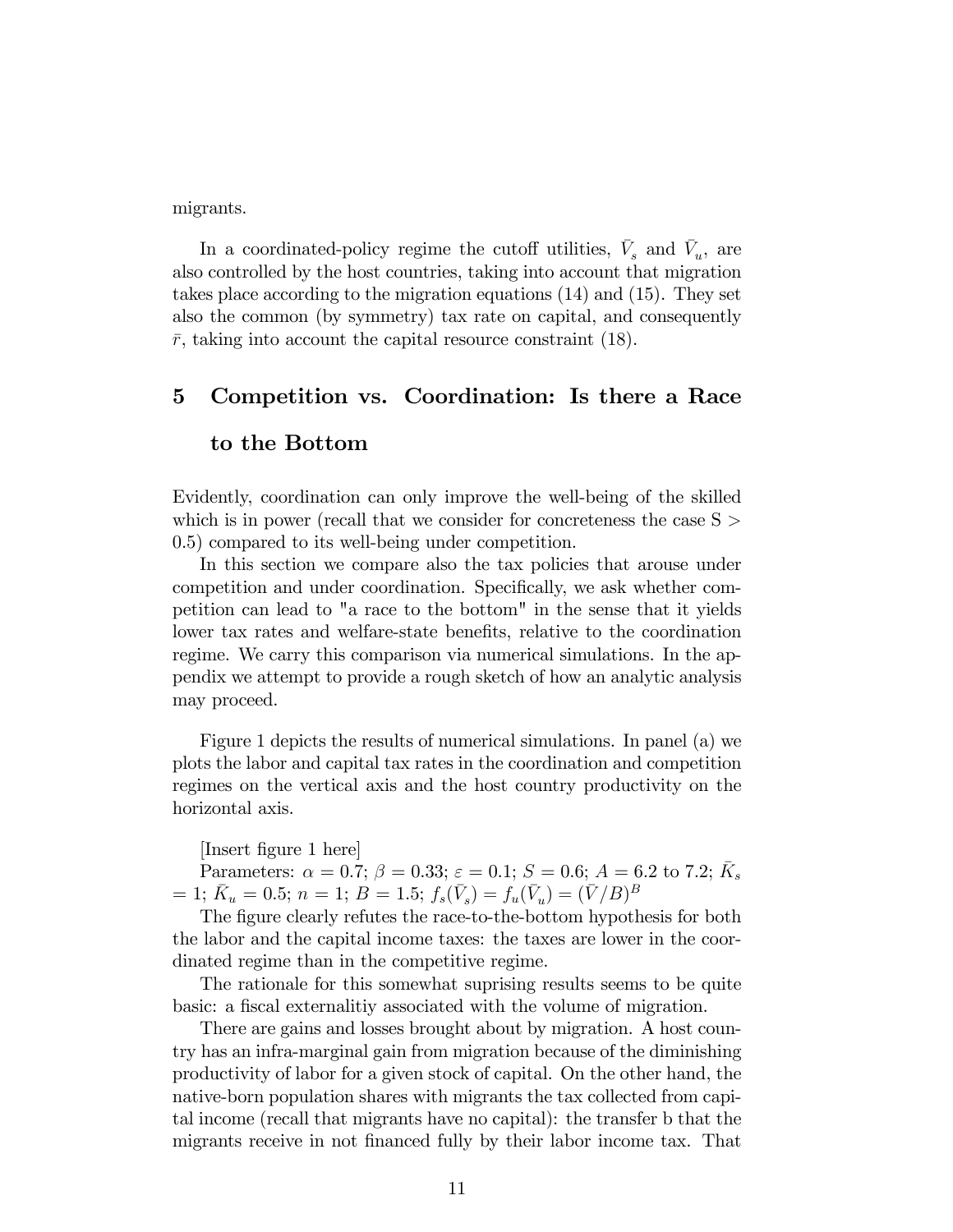is, the capital tax revenues paid by the native-born population "leak" also to the migrants<sup>9</sup>. Each host country in a competitive regime evidently balances on the margin the gains and losses from migration. In doing so, each country takes the well-being of the migrants as given (see equation  $(14) - (15)$ . It ignores the fact that a tax-migration policy that admits an extra migrant raises the well-being that must be accorded to migrants by all host countries, in order to elicit the migrant to come in. As a results, it offers migrants too high level of b, levies too high taxes, and admits too many migrants. Indeed, figure  $1(b)$  shows that the number of both types of migrants is higher in the competitive than in the coordinated regime. Note also that tax rates on capital income are lower than tax rates on labor income. This is a way that native born who is endowed with capital take advantage of the migrants, who have no capital.

Figure 2 shows similar results for the case where the unskilled form the major: tax rates are higher and the number of migrants is higher in the competitive than in the coordinated regime.

[Insert Ögure 2 here]

Parameters:  $\alpha = 0.7; \beta = 0.33; \varepsilon = 0.1; S = 0.4; A = 6.2$  to 7.2;  $\bar{K}_s$ <br>= 1;  $\bar{K}_u = 0.5; n = 1; B = 1.5; f_s(\bar{V}_s) = f_u(\bar{V}_u) = (\bar{V}/B)^B$ 

## 6 Conclusion

The literature on tax competition with free capital mobility cites several reasons for the race-to-the-bottom hypothesis in the sense that tax competition may yield significantly lower tax rates than tax coordination. With a fixed (exogenously given) population that can move from one fiscal jurisdiction to another, the Tiebout paradigm suggests that tax competition among these jurisdictions yields an efficient outcome, so that there are no gains from tax coordination. This paper provides some support to the Tiebout hypothesis. It suggests that when a group of host countries faces an upward supply of immigrants, tax competition does not indeed lead to a race to the bottom; competition may lead to higher taxes than coordination. We identify a fiscal externality (fiscal leakage) that causes tax rates (on both labor and capital), and the volume of migration (of both skill types), to be higher in the competitive regime than in the coordinated regime.

 $9$ Fiscal leakage effects are analyzed in Razin and Sadka (2001)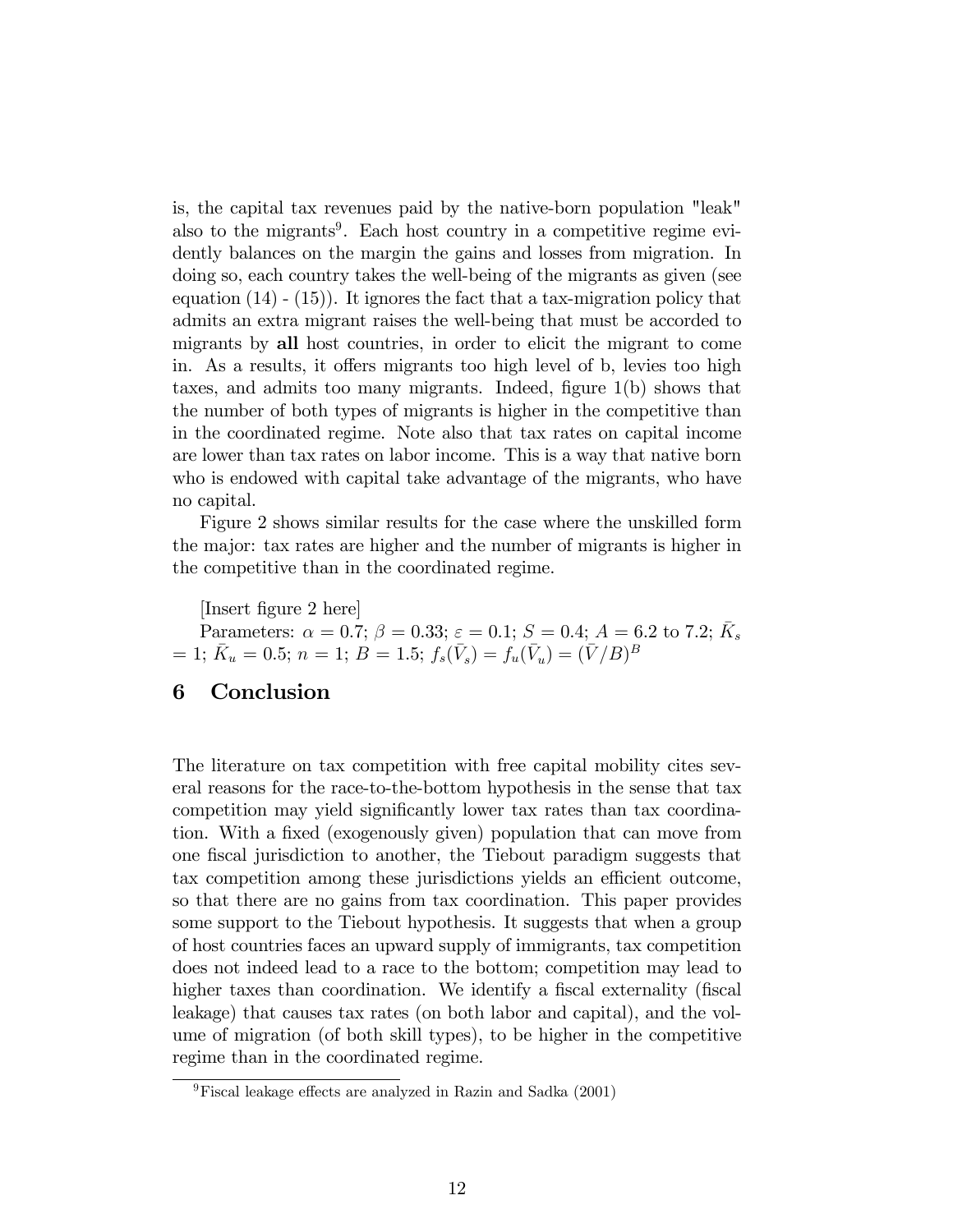## 7 Appendix

In order to shed some light on the analytics of the results consider a very simple model, with only one type of migrants and suppose that the government owns all the capital. Note that the transfer  $(b)$  depends on the labor tax  $(\tau)$  and the number of migrants  $(m)$ . Denote then the indirect utility function by  $V(\tau,m)$ . In a competitive (uncoordinated) regime each government solves the following optimization program:

$$
\max_{\{\tau,m\}} V(\tau,m)
$$

$$
\text{s.t. } \hat{V}(\tau, m) \ge \hat{V}
$$

where  $V$  is the utility level that must be enjoyed by the migrants and is considered to be exogenously given by each government. At equilibrium we have  $nm = f(\bar{V})$ , where f is the supply function of migrants. thus, a competitive (uncoordinated) equilibrium is given by

$$
(A1) V_{\tau} + \lambda V_{\tau} = 0
$$

$$
(A2) V_m + \lambda V_m = 0
$$

$$
(\text{A3})\ \bar{V} = g(nm)
$$

where  $\lambda$  is a Lagrange multiplier and g is the inverse of f. Note that there is an upward sloping supply of migrants, so that  $g' > 0$ . Note also that  $(A1)$  and  $(A2)$  imply that

 $(A4) V_{\tau} = V_m = 0$ 

In a coordinated regime, the optimal policy is a solution to the following regime:

 $\max_{\{\tau,m\}} V(\tau,m)$ s.t.  $V(\tau, m) \geq g(\tau, m)$ Thus, the optimal policy is characterized by  $(A5) V_\tau + \theta V_\tau = 0$  $(A6) V_m + \theta V_m \sqcup \theta g'_m = 0$ We can then conclude that  $(A7) V_{\tau} = 0$  $(A8) V_m > 0$ (Recall that  $g' > 0$ )

Denote the competitive equilibrium levels of  $\tau$  and  $m$  by  $\tau^*$  and  $m^*$ , respectively. At  $m^*$ , we have  $V_m = 0$  (see equation (A4)). Suppose that V first rises with  $m$  until it peaks at the competitive level of  $m$  (which is  $(m^*)$ , and then declines. Hence,  $V_m > 0$  for  $m \leq m^*$ . Therefore, it follows from (A8) that the coordinated level of  $m$  is below  $m^*$ . That is, there are fewer migrants in the coordinated regime than in the competitive (unregulated) regime.

Moving from the coordinated to the competitive regime presumably lowers  $V_{\tau}$ . This is because m is higher in the competitive regime and hence, due to the "fiscal leakage" effect,  $V_{\tau}$  falls below zero. In order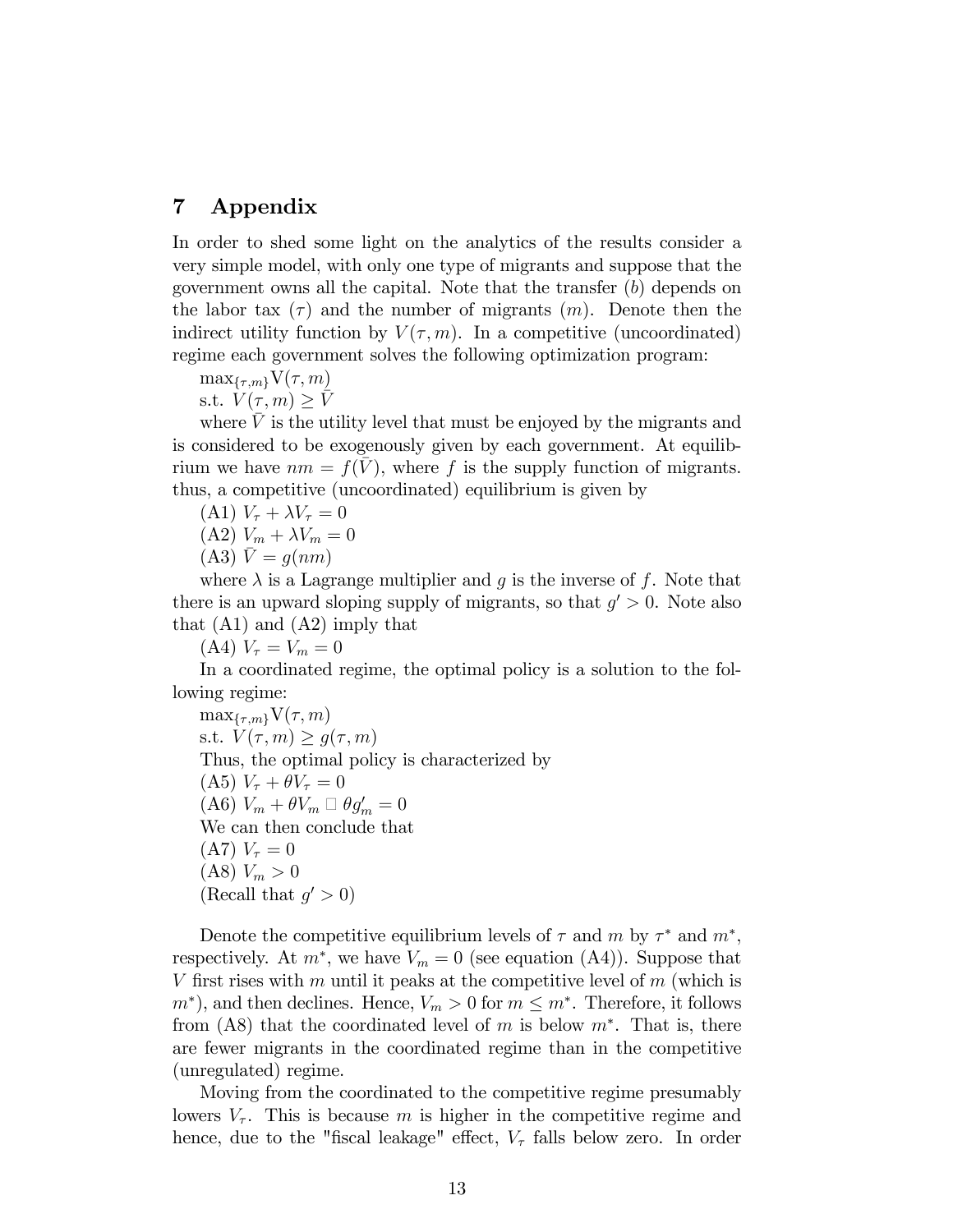to set  $V_{\tau}$  back to zero at the competitive regime,  $\tau$  must fall, if  $V_{\tau\tau}$  is negative. In this case, the tax rate is lower in the competitive than in the coordination regime.

#### 8 References

## References

- [1] Auerbach, A. and P. Oreopoulos (1999), "Analyzing the Economic Impact of U.S. Immigration," American Economic Review Papers and Proceedings, 89(2), 176-180.
- [2] Barbone, Luca, Bontch-Osmolovsky, Misha and Salman Zaidi (2009), "The Foreign-Born Population in the European Union and its Contribution to National Tax and Benefit Systems" Policy Research Working Paper, the World Bank (April).
- [3] Bhagwati, Jagdish and Gordon Hanson (2009), editors, Skilled Immigration Today: Prospects, Problems and Policies, Oxford University Press.
- [4] Boeri, Tito, Gordon Howard Hanson and Barry McCormick (2002), Immigration Policy and the Welfare System: A Report for the Fondazione Rodolfo Debenedetti, Oxford University Press.
- [5] Boeri, T., G. Hanson and B. McCormick (eds., 2002), Immigration policy and the welfare system, Oxford University Press, Oxford.
- [6] Bovenberg , Lans, Sijbern Cnossen and Ruud de Mooij, "Introduction: Tax Coordination, in the European Union," International Tax and Public Finance,  $10, 619-624, 2003$
- [7] Dustmann, C., Frattini, T. & Halls, C. (2009), "Assessing the Fiscal Costs and Benefits of A8 Migration to the UK", CReAM Discussion Paper No. 18/09
- [8] Hainmueller, Jens, and Michael J. Hiscox (2010), "Attitudes toward Highly Skilled and Low-skilled Immigration: Evidence from a Survey Experiment" American Political Science Review, 104, no 1, February, 61-84
- [9] Hanson, Gordon H. (2008), "The Economic Consequence of the International Migration of Labor," NBER Working Paper No. 14490, November.
- [10] Hanson, Gordon, Scheve, Kenneth, and Matthew J. Slaughter (2009) "Individual Preferences over High-Skilled Immigration in the United States," in Bhagwati, Jagdish and Gordon Hanson, editors, Skilled Immigration Today: Prospects, Problems and Policies, Oxford University Press.
- [11] Hanson, Gordon, Scheve Kenneth and Matthew J. Slaughter (2007), "Public Finance and Individual Preferences over Globalization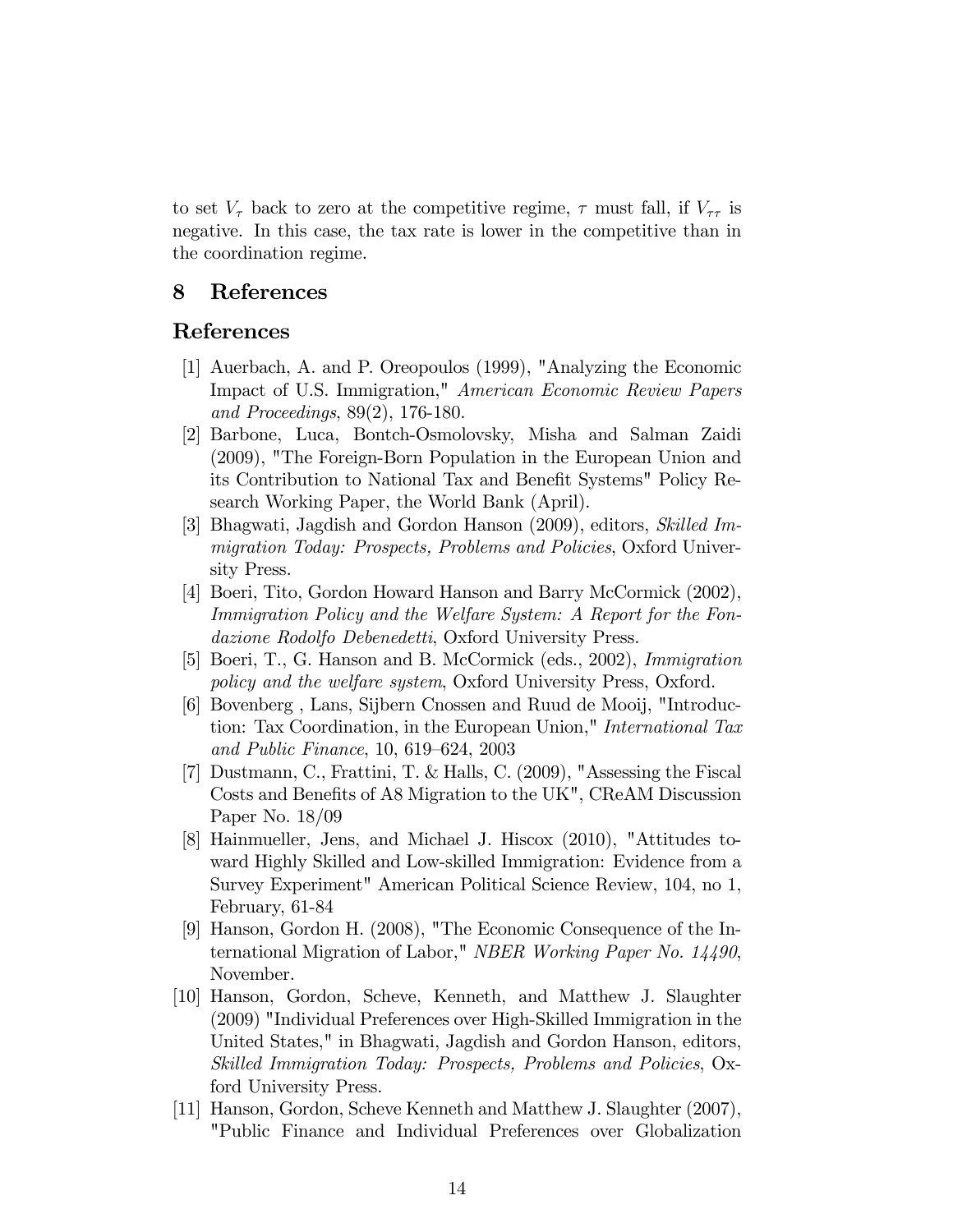Strategies" Economics and Politics, 19(1), March, 1-33

- [12] Jasso, Guillermina and Mark R. Rosenzweig (2009) "Selection Criteria and the Skill Composition of Immigrants: A Comparative Analysis of Australian and U.S. Employment Immigration," in Bhagwati, Jagdish and Gordon Hanson, editors, Skilled Immigration Today: Prospects, Problems and Policies, Oxford University Press.
- [13] Kemnitz, A. (2002), "On the political economy of low-skilled immigration and the welfare state", International Tax and Public Finance 9, 423 - 434.
- [14] Mayda, Anna Maria (2006), "Who Is Against Immigration? A Cross-Country Investigation of Individual Attitudes toward Immigrants", Review of Economics and Statistics.
- [15] Mendoza, Enrique and Linda Tesar (2005), "Why Hasn't Tax Competition Triggered a Race To The Bottom? Some Quantitive Lessons from the EU", *Journal of Monetary Economics*, 52 (1), 163-204
- [16] Oates, Wallace E. (1972), Fiscal Federalism. New York: Harcourt Brace Jovanovich.
- [17] Ortega, F. (2005), Immigration Quotas and Skill Upgrading," Journal of Public Economics, 89(9-10), 1841-1863.
- [18] Razin, Assaf an Efraim Sadka (1991), "International Tax Competition and Gains from Tax Harmonization", Economics Letters 37, 69-76.
- [19] Razin, Assaf an Efraim Sadka (2001), "Labor, Capital and Finance: International Flows", Cmbridge University Press
- [20] Razin, Assaf an Efraim Sadka (2010), "Fiscal and Migration Competition", NBER working paper 16224.
- [21] Razin, Assaf, Efraim Sadka, and Benjarong Suwankiri, (2011), Migration and the Welfare State: Political-Economy Policy Formation, MIT Press, (October),Cambridge, Massachusetts, USA.
- [22] Sørensen, Peter Birch 2001. "Tax coordination in the European Union: What are the issues? University of Copenhagen, mimeo.
- [23] Smith, James P. and Barry Edmouston, editors, (1997), The New Americans: Economic, Demographic and Fiscal Effects of Immigration, National Academy Press, Washington, D.C
- [24] Tiebout, Charles, "A Pure Theory of Local Expenditures," Journal of Political Economy, 64, 1956.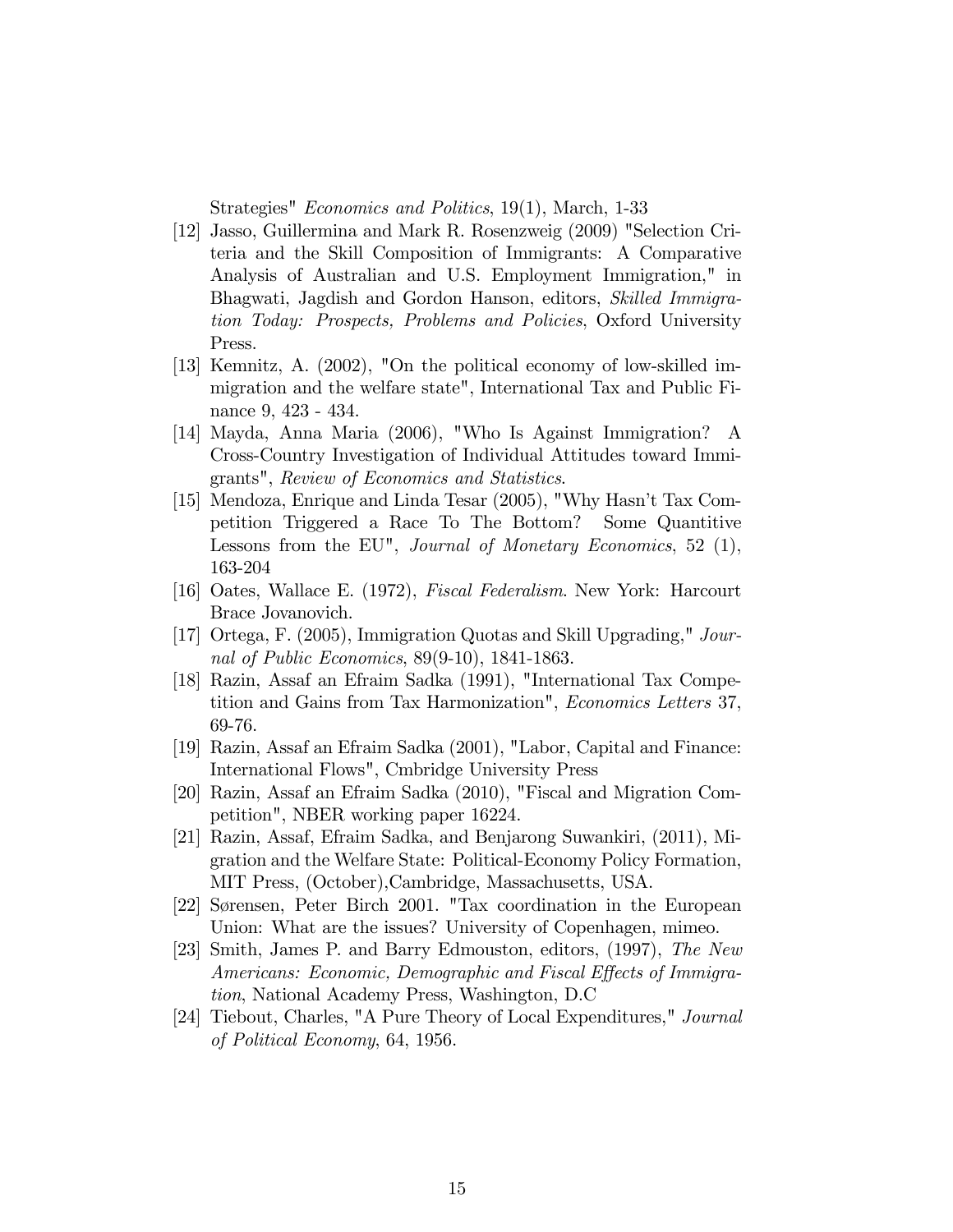